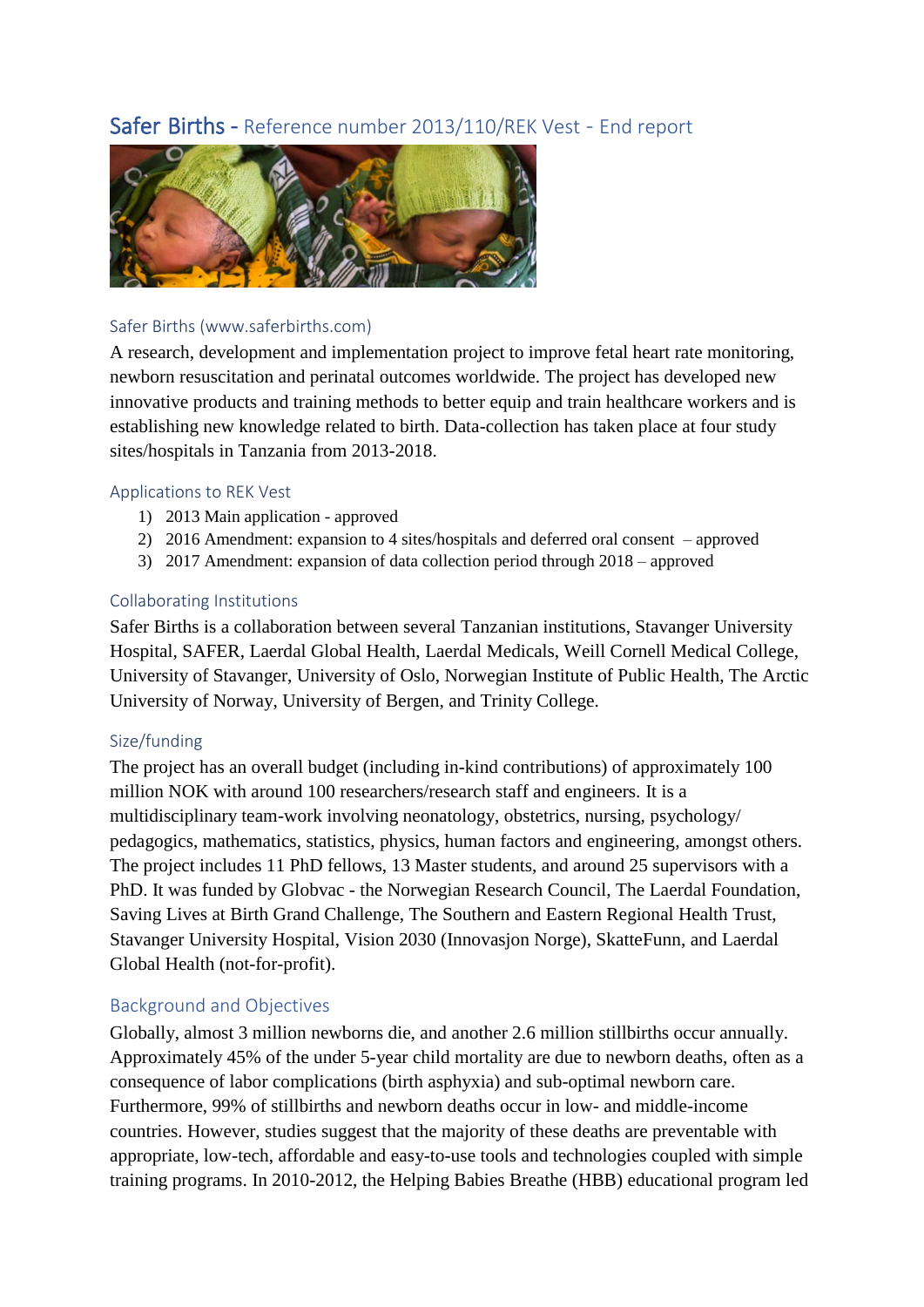to a 47% reduction in early newborn mortality and a 24% reduction in fresh stillbirths at 8 study sites in Tanzania.<sup>1</sup> However, 60-80% of the remaining mortality was still related to birth asphyxia.<sup>2</sup> HBB course evaluations found that those who died often had fetal heart rate abnormalities,<sup>3</sup> delayed start of bag-mask ventilation,<sup>4</sup> and a need for prolonged bag-mask ventilation.<sup>4</sup> Adequate fetal heart rate monitoring could prevent fresh stillbirths and birth asphyxia, but is difficult when the patient midwife ratio is high.<sup>3</sup> Furthermore, correct bagmask ventilation is difficult to learn and a one-day HBB course did not facilitate transfer of skills and knowledge to clinical practice.<sup>5</sup> However, additional short and frequent training sessions in the labour room did improve clinical management and early newborn outcomes.<sup>6</sup> Costs per life year gained were US\$ 4.21 and costs per life saved were US\$ 233 in a rural setting.<sup>7</sup> In 2012, Safer Births was initiated as a collaboration between Stavanger University Hospital, Laerdal Global Health (a not-for-profit company established in 2010) and SAFER to help train and equip birth attendants worldwide and save newborn lives.

## Objectives of the Safer Births project

#### *Overarching objective*

To develop new knowledge and new innovative products to better equip and increase competence of health care workers for safer births and increased newborn survival worldwide

#### *Secondary main objectives*

- 1. To investigate the normal cardio-respiratory adaption at birth (from intrauterine to extra uterine life)
- 2. To describe applied bag-mask ventilation (as it relates to flow, volume, pressure) and distal effects (expired  $CO<sub>2</sub>$ , and newborn heart rate) as it relates to newborn outcome
- 3. To investigate the consequences of fetal heart rate abnormalities (i.e. intrapartum-related hypoxia) and appropriate interventions to prevent/reverse this process

## Methodology

All necessary scientific registrations, approvals, and certificates were obtained before start of the project and each sub-study and before submission of each manuscript. All devices were CE certified  $(\mathsf{C}\mathsf{E})$  and tested for compliance with the requirements of the EU Medical Device Directive and appropriate standards for electrical safety and performance. All devices were pre-clinically tested and approved according to Norwegian and Tanzanian rules.

The timeline for data collection was March 2013 through October 2018. Four hospitals were involved: Haydom, Muhimbili, Temeke, and Dongobesh. All sub-studies and analyses were conducted according to protocols. Relevant health care workers were regularly trained and informed about the different sub-studies. Written and/or verbal consent were obtained as approved by the ethical committees (NIMR in Tanzania and REK). All patients were informed about the ongoing studies, and written, verbal and/or no consent were obtained as approved by the ethical committees. Data collection, management, transfer, processing, and storage were done according to standard operating procedures and protocols.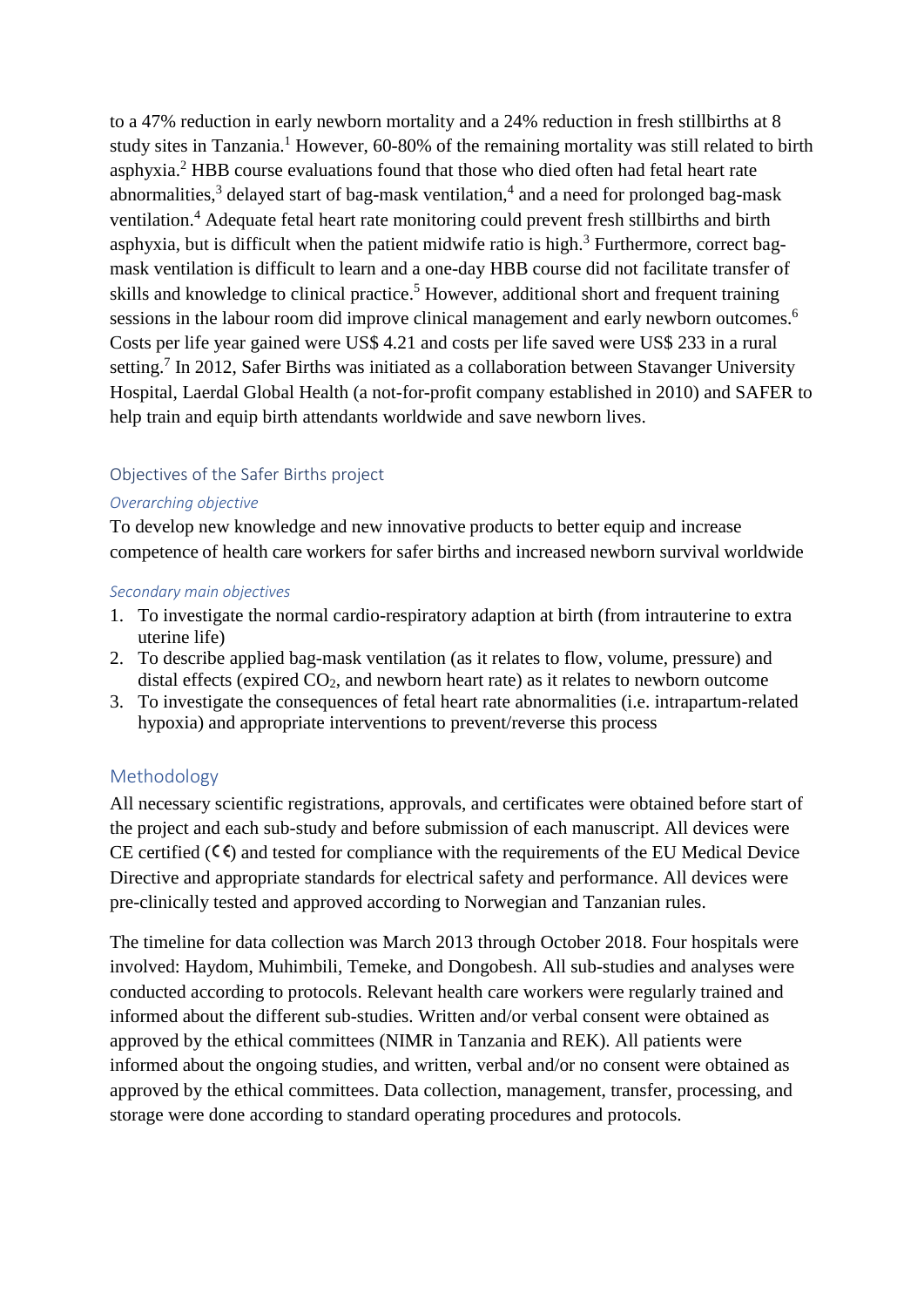#### Safer Births consisted of four parts:

- 1. A descriptive/analytic observational cohort study using an automatic fetal heart rate monitor (Fig. 1) and a resuscitation monitor (Fig. 2) to capture and store biomedical signal data during labor and extending through neonatal cardio-respiratory adaption and resuscitation (Illustration 1)
- 2. Training interventions and development of new training strategies and equipment to narrow knowledge/skills gaps identified in clinical practice (Illustration 1)
- 3. Randomized controlled trials (RCT) comparing different equipment for fetal heart rate assessments during labor and different methods of bag-mask ventilation application
- 4. Quantitative and qualitative evaluations of feasibility, acceptability, and user-friendliness of the different equipment





ECG based newborn heart rate sensor using dry electrodes

Fig 1. Fetal heart rate Monitor (Moyo) Fig 2. Newborn Resuscitaiton Monitor



Illustration 1. Collection of signal + video + observational data → Individualized training and feedback based on clinical performance  $\rightarrow$  Digitalization + automatization  $\rightarrow$  Machine learning + artificial intelligence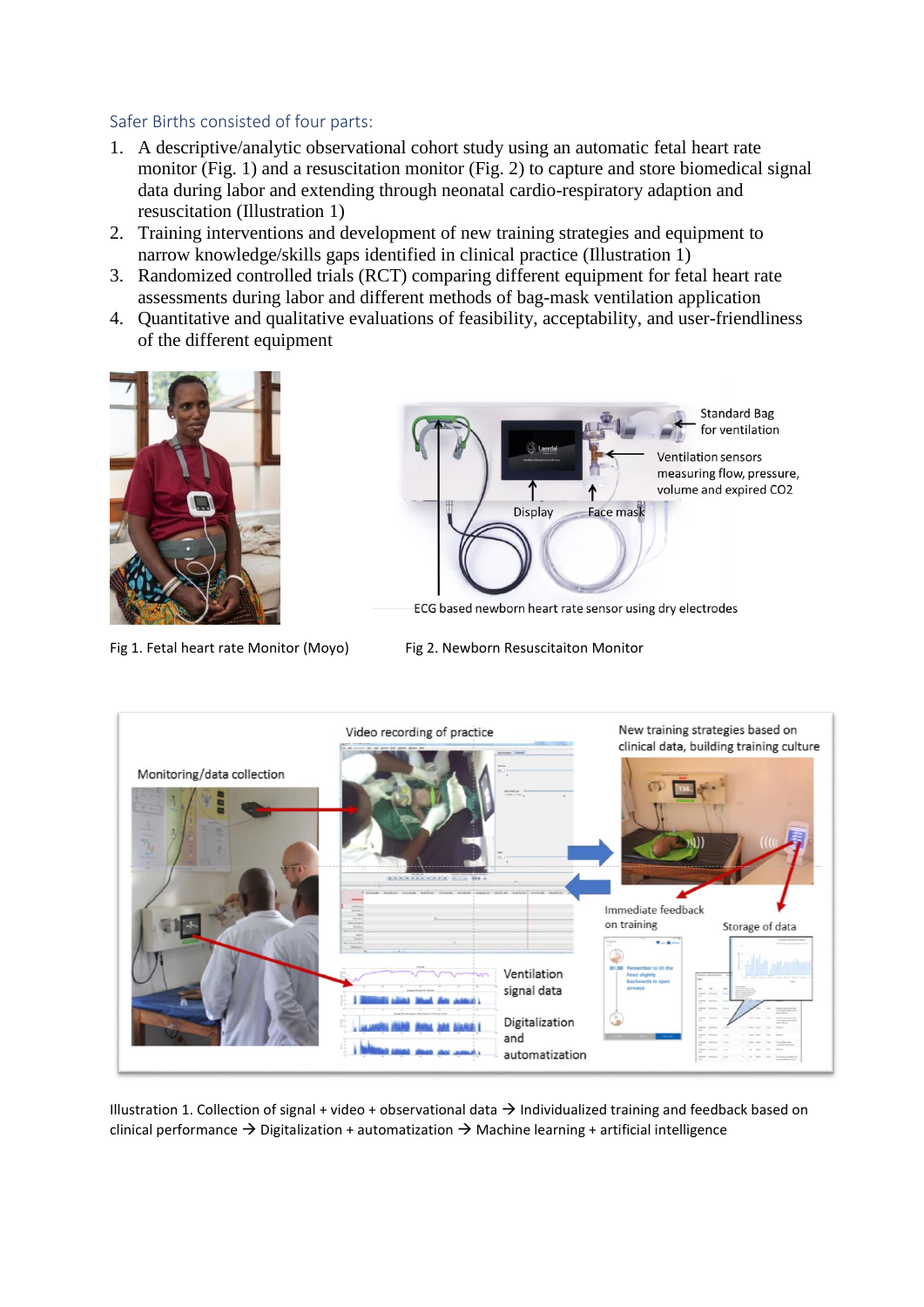The following research equipment were used:

- The Pinard fetal stethoscope (Fig. 3)
- A wind-up handheld Doppler for intermittent fetal heart rate detection (Freeplay, Fig. 4)
- Laerdal Fetal Heart Rate Monitor (Moyo, Fig. 1) to strap on the abdomen of women in labor. The device recorded and stored fetal heart rate tracings for subsequent analysis
- Laerdal Newborn Resuscitation Monitor (Fig. 2) to measure, synchronize, and store newborn heart rate and ventilation signals for subsequent analysis, and display the newborn heart rate
- Laerdal Neonatal Resuscitator (standard bag-mask in use today)
- Laerdal Upright Resuscitator
- Laerdal Upright Resuscitator with PEEP (Positive End Expiratory Pressure) valve (Fig. 5) Fig. 5. Upright with PEEP



## Results and Discussion

## Related to the overarching objective

Several innovative products for training and treatment are developed. Our main partner in Tanzania, Haydom Lutheran Hospital, has seen a significant reduction in perinatal mortality during the project period. Statistical process controls methods (i.e. variable life-adjusted and cumulative sum plots) reveal a steady improvement in perinatal survival during the period.<sup>8</sup> Implementation of the HBB program and different Safer Births interventions/equipment can be linked to the increased perinatal survival.<sup>8</sup> After adjusting for risk-factors among the delivering women over time, the extra number of newborns saved is  $250<sup>9</sup>$  Increased newborn survival worldwide should be possible with a combination of HBB and available Safer Births products for treatment and training, supported by new published knowledge and updated international guidelines<sup>10-12</sup> as a basis for local, national, and regional implementation programs.13-17

#### Related to the secondary objectives

#### *The normal cardio-respiratory adaption at birth*

With the new dry-electrode heart rate sensor it has for the first time been possible to record immediate newborn heart rate at birth. The heart rate is increasing from 120-150 beats/minute during the first 45 seconds after birth, stabilizing around 155 beats/minute at 2 minutes.<sup>18</sup> Median time to start spontaneous breathing is 5 seconds from birth and >90% of those who start breathing without interventions, will start before 30 seconds after birth.<sup>4</sup> Among 12 800 normal/healthy newborns, the risk of death/admission decreased by 20% for every 10-second delay in cord clamping after start of breathing.<sup>19</sup>

#### *The applied bag-mask ventilation and distal effects as it relates to newborn outcome*

In the study period (March  $1<sup>st</sup>$  2013 to October 31 $<sup>st</sup>$  2018) at Haydom hospital, 22 199</sup> consecutive deliveries were observed and recorded, 1657 apneic newborns were bag-mask ventilated, and the newborn resuscitation monitor was used in 1582 cases. These data have served as a basis for several descriptive sub-studies and analyses, e.g. to describe the abnormal transition from intra- to extrauterine life and characteristics and effects of bag-mask ventilation.20-30 Specifically, our research document that the progression to fresh stillbirth or a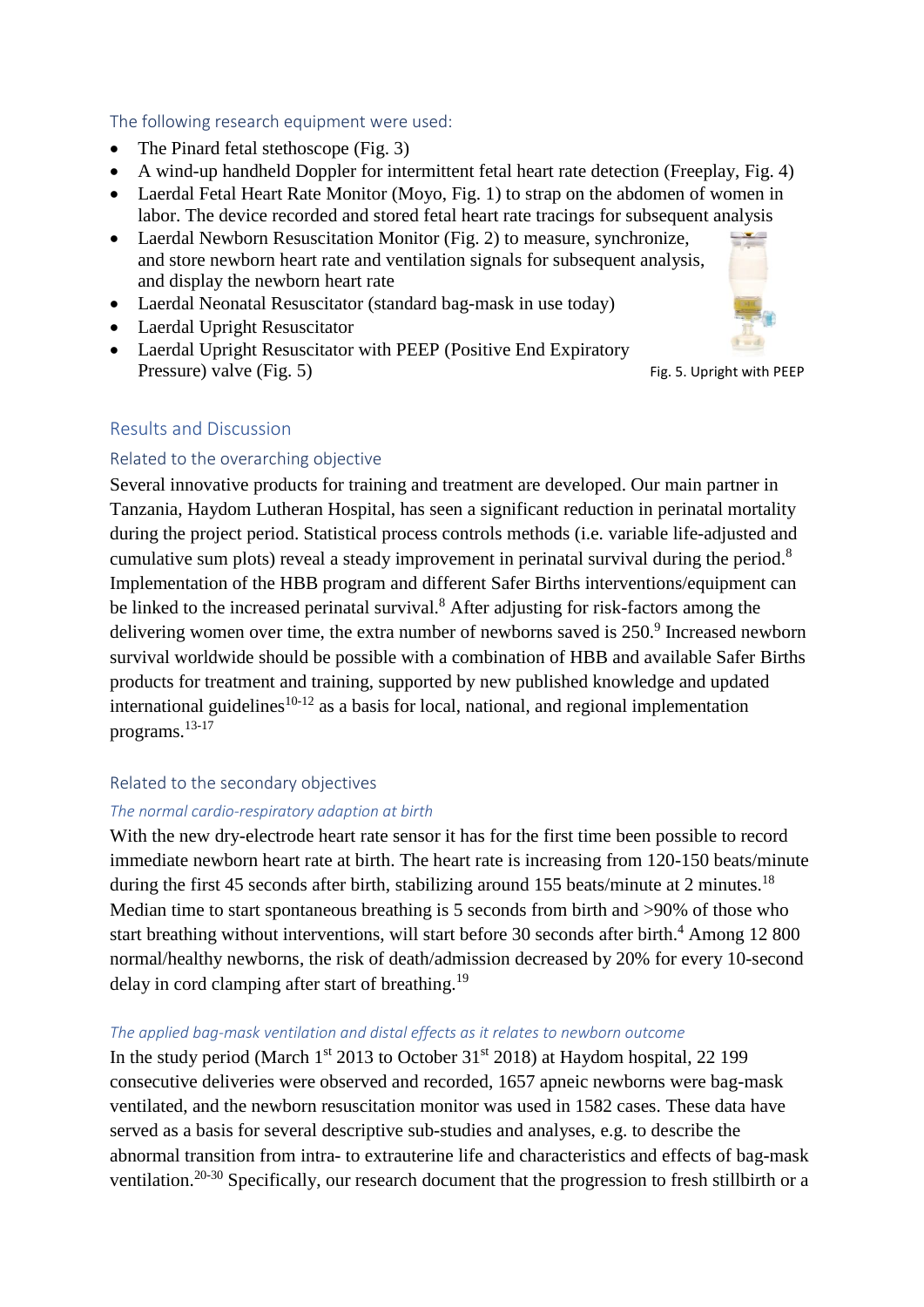severely asphyxiated newborn is likely part of the same intrapartum hypoxic circulatory endprocess.<sup>20</sup> Distinguishing fresh stillbirths from severely asphyxiated newborns is clinically difficult and probably influences estimated global perinatal mortality rates.<sup>20</sup> During newborn bag-mask ventilation (without PEEP), higher than expected/recommended tidal volumes lead to a rapid increase in newborn heart rate,<sup>21</sup> which is also beneficial for neonatal outcome.<sup>22,23</sup> Newborn heart rate and delivered tidal volume (and continuous ventilation) are therefore important predictors of newborn outcomes, and newborn heart rate was appreciated by the midwives as a useful feedback during resuscitation.<sup>24</sup>

The optimal timing of cord clamping in non-breathing newborns in need of resuscitation remains unclear. We failed to demonstrate a relationship between time to cord clamping and onset of breathing (after stimulation/suction) or initiation of ventilation and 24-hour outcomes.<sup>25</sup> However, there is a significant increase in risk of death/admission (12%-16%) for every 30-second delay in initiation of bag-mask ventilation.4,25

Presumed causes of death (within 7 days after birth) among admitted newborns at Haydom were birth asphyxia (60%), prematurity (15%), sepsis (15%) and congenital abnormalities  $(11\%)$ .<sup>2,26</sup> Hypothermia (<36 degree Celsius) on admission is very common both in survivors and deaths, and a major contributor to morbidity and mortality.<sup>26,27</sup>

Resuscitating a non-breathing newborn is perceived as very stressful, and frequent ventilation training and "being prepared" were reported as critical factors to improve clinical practice.<sup>24</sup> The Upright Resuscitator (Fig. 5) was designed with and without a PEEP function. Both devices were tested in pre-clinical studies using the newborn simulator, NeoNatalie (Fig 6), before being introduced in two consecutive RCTs at Haydom hospital. The Upright



Fig 6. NeoNatalie and the Newborn Ventilation Trainer

Resuscitator was more easily handled and accepted by untrained personnel, compared to the standard resuscitator,<sup>28</sup> and they managed to provide adequate PEEP. 29 In real newborn resuscitations, the use of Upright resuscitators without PEEP-valve as compared to standard resuscitators, resulted in delivery of slightly increased tidal volumes,<sup>30</sup> which again is needed for a more rapid increase in newborn heart rate and better outcomes.<sup>21-23</sup> More babies were classified as normal 30 minutes after birth if ventilated with Upright, as compared to standard resuscitator.<sup>30</sup> Data from the second RCT at Haydom (rural site), comparing Upright Resuscitators with and without PEEP-valves, is still under

analysis. The planned RCT at Muhimbili (urban site) comparing Upright Resuscitators with and without PEEP-valves was not feasible to conduct.

Several descriptive studies are in progress, investigating the predicative value of endexpiratory CO<sup>2</sup> levels and association to outcome, importance of gasping, establishment of functional residual capacity during initial ventilation, lung compliance during ventilation, use of PEEP in real resuscitations, newborn heart rate distribution and changes during ventilation, ECG-signals in fresh stillbirths, reliability of Apgar scoring, effects of suctioning, head positions and hand-grips during ventilation, newborn resuscitation guideline (HBB) adherence in clinical practice, and finally effects of trainings on clinical practice and newborn outcomes.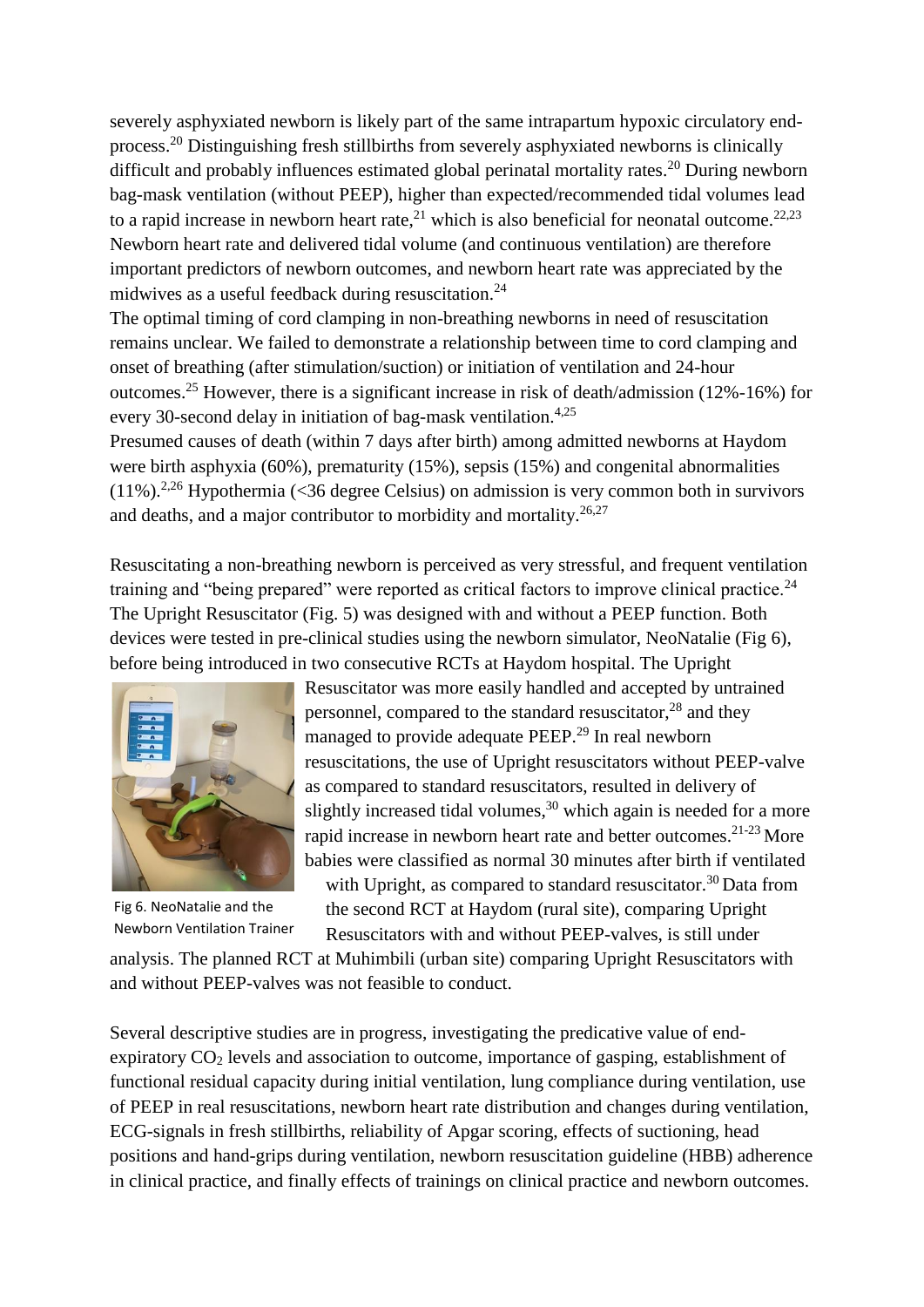The Newborn Resuscitation Monitor (Fig. 2) was tested on piglets before being introduced in clinical care and research at Haydom hospital.<sup>31</sup> The collected biomedical signal data (ventilation, ECG/heart rate, and acceleration) and the video data have been utilized by the biomedical data analysis group at the University of Stavanger to develop automatic algorithms for extensive analyses and interpretation of all the data. $32-41$  Exploratory analyses of ventilation signals and changes in heart rate signals,32,33 automatic detection and parameterization of ventilation signals,<sup>34</sup> the relationship between characteristics of ventilation performance and newborn responses,<sup>35</sup> and a state transition model of complex monitored health data,<sup>36</sup> have been published. Furthermore, detection (and thereby more accurate investigation) of certain clinical activities (like stimulation and suctioning) based on the acceleration signal (in the ECG/heart rate sensor) is possible.<sup>37-40</sup> Finally, algorithms for automatic object detection on the videos have been developed.<sup>41</sup> This is the first step to further improve studies of the videos as a supplement to other recorded data and/or to answer several specific research questions related to clinical performance and quality of care. Fig 7. NeoBeat

The collected data have been used to develop the Laerdal Newborn Ventilation Trainer (Fig. 6) and the NeoBeat newborn heart rate meter (Fig. 7). The above described signal data in combination with observed process/management and patient outcome data will be used to develop machine learning and artificial intelligence programs to further improve these training and treatment devices and learning/feedback strategies (Illustration 1).

# *To investigate the consequences of fetal heart rate abnormalities and appropriate interventions to prevent/reverse this process*

Fetal heart rate abnormalities are strongly associated with fresh stillbirths and birth asphyxia.3,20,22,23,26,41 Fetal heart rate abnormalities were associated with a 2-fold and 3-fold increased risk of newborn death within the first 24 hours and 7 days, respectively.<sup>22,23</sup> Strategies to improve fetal heart rate monitoring to facilitate awareness of fetal distress, decision-making and timely obstetric actions are urgently needed.

At the rural site, Haydom Hospital, an RCT comparing intermittent intrapartum fetal hart rate



monitoring using the fetal stethoscope (Pinard, Fig. 3) versus the wind-up hand-held Doppler (Freeplay, Fig. 4) was conducted. No significant differences were found in abnormal fetal heart rate detections (3.1% versus 4.2%) and perinatal adverse outcomes (2.5% versus 2.4%). <sup>42</sup> The midwives at Haydom



Fig 3. Pinard expressed that they were used to the fetal stethoscope and their preferences were influenced by training, experience, perceived

reliability of a device, and convenience to use.<sup>43</sup> Therefore, in the subsequent Fig 4. Freeplay RCT, testing the use of Moyo (Fig. 1), Pinard was selected as the control arm, and abnormal fetal heart rate was detected much more frequently in the Moyo arm compared to the Pinard arm  $(8.1\%$  versus  $3.0\%$ ).<sup>44</sup> Intrauterine resuscitation and cesarean section were performed more often in the Moyo arm, with a non-significant trend towards better perinatal outcomes,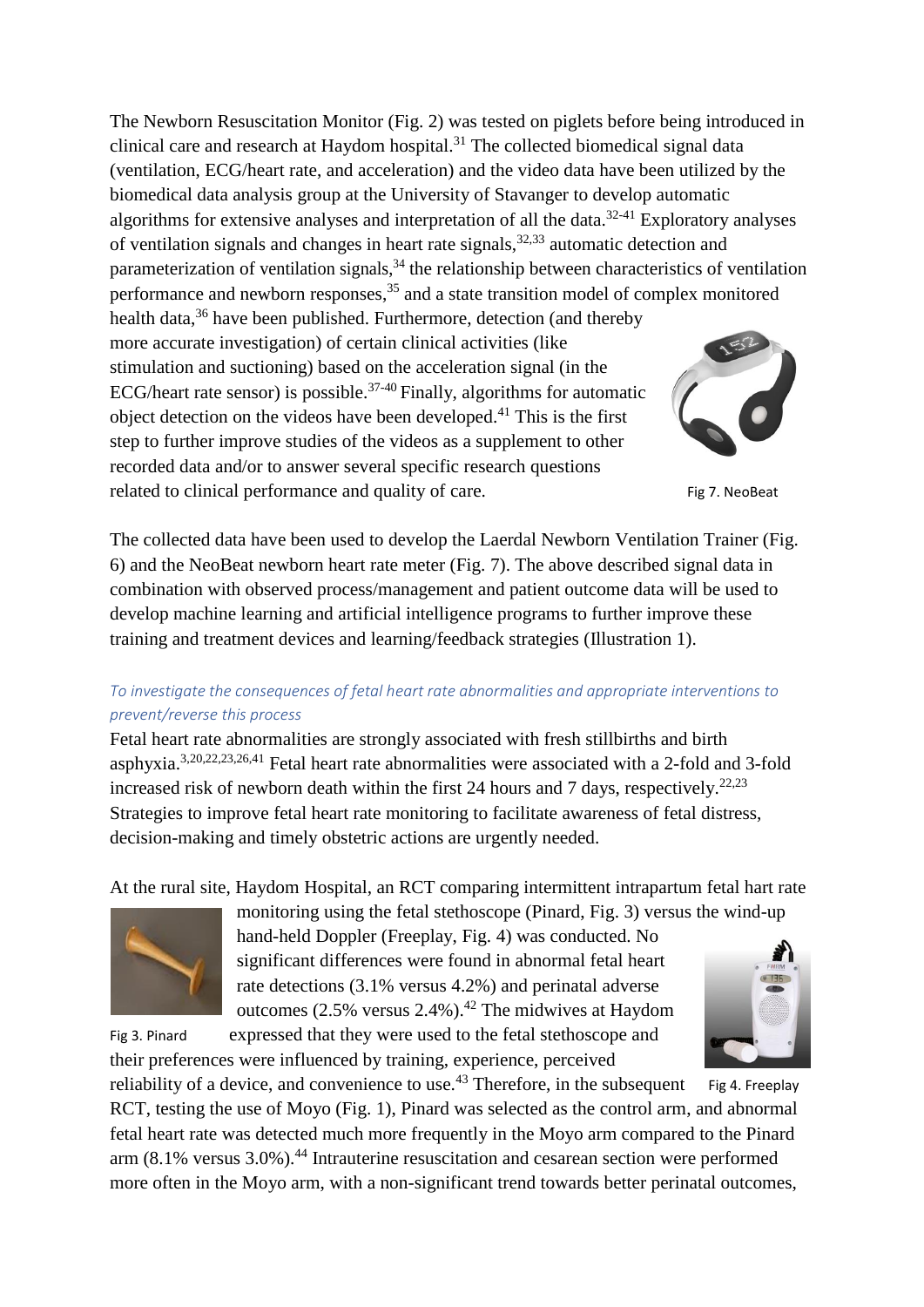compared to the Pinard arm.<sup>44</sup> Data from the before-after implementation of Moyo at the rural district hospital, Dongobesh, is still under analysis.

At one urban site in Dar es Salaam, another RCT comparing intermittent intrapartum fetal heart rate monitoring using the fetal stethoscope (Pinard, Fig. 3) versus the wind-up hand-held Doppler (Freeplay, Fig. 4) was conducted at Muhimbili National Hospital. The use of Doppler lead to more abnormal fetal heart rate detections (6.0% versus 3.9%) and better perinatal outcomes among vaginally delivered newborns with detected abnormal fetal heart rate.<sup>45</sup>

The new strap-on fetal heart rate monitor for automatic/continuous monitoring (Moyo, Fig. 1) was first introduced at Temeke District Hospital in the suburb of Dar es Salaam in a beforeafter implementation study. Implementation of Moyo improved midwifery practice; there were lower rates of non-assessment/documentation of fetal heart rate after (2.2%) versus before (45.7%) implementation, more detection of abnormal fetal heart rates after (8.0%) versus before (1.6%), more and timelier obstetric responses and cesarean sections, and reduced number of newborns in need of resuscitation, compared to intermittent assessments using Pinard. <sup>46</sup> A subsequent RCT testing Moyo versus hand-held Doppler was finally conducted at Muhimbili. <sup>47</sup> Fetal heart rate abnormalities were detected more often in the Moyo arm (13.3% versus 9.8%), these were detected earlier, but time from detection to delivery was longer.<sup>47</sup> Studies powered to detect differences in perinatal outcomes with timely responses are recommended.

Qualitative studies from Dar es Salaam reveal that the use of Moyo positively affected the mothers' birth experience, providing much needed reassurance of the wellbeing of the child and increased communication and attention from the midwives.<sup>48</sup> Midwives experienced the Moyo training as useful, but asked for additional training in basic labour monitoring and management.<sup>49</sup> The high turn-over of staff was mentioned as a huge challenge, since trained personnel were leaving, revealing the need for frequent training sessions.<sup>49</sup>However, the midwives perceived Moyo as useful, improving the care, and making it possible to adequately monitor several laboring women at the same time and to react faster.<sup>50</sup> They expressed a fear of being blamed for negative fetal outcomes and a lack of clarity about when Moyo should be used in a continuous manner.<sup>50</sup>

Overall, fetal heart rate recordings using Moyo (Fig. 1) were collected from 3711 deliveries at Muhimbili, Temeke and Haydom hospitals. There are ongoing exploratory analyses of this signal data to better understand different fetal heart rate patterns, alarm settings, and optimal frequencies of intermittent assessments in different stages of labour in relationship to perinatal outcomes.

## Further data analysis/use, security, storage, and timelines

Raw data will be securely stored in locked cabinets at the different study sites in Tanzania for 5 years. De-identified (pseudonymised) copies of electronic databases, video-data, and processed biomedical signal data will be stored on a safe research server under the governance and responsibility of Stavanger University Hospital and the Principal Investigator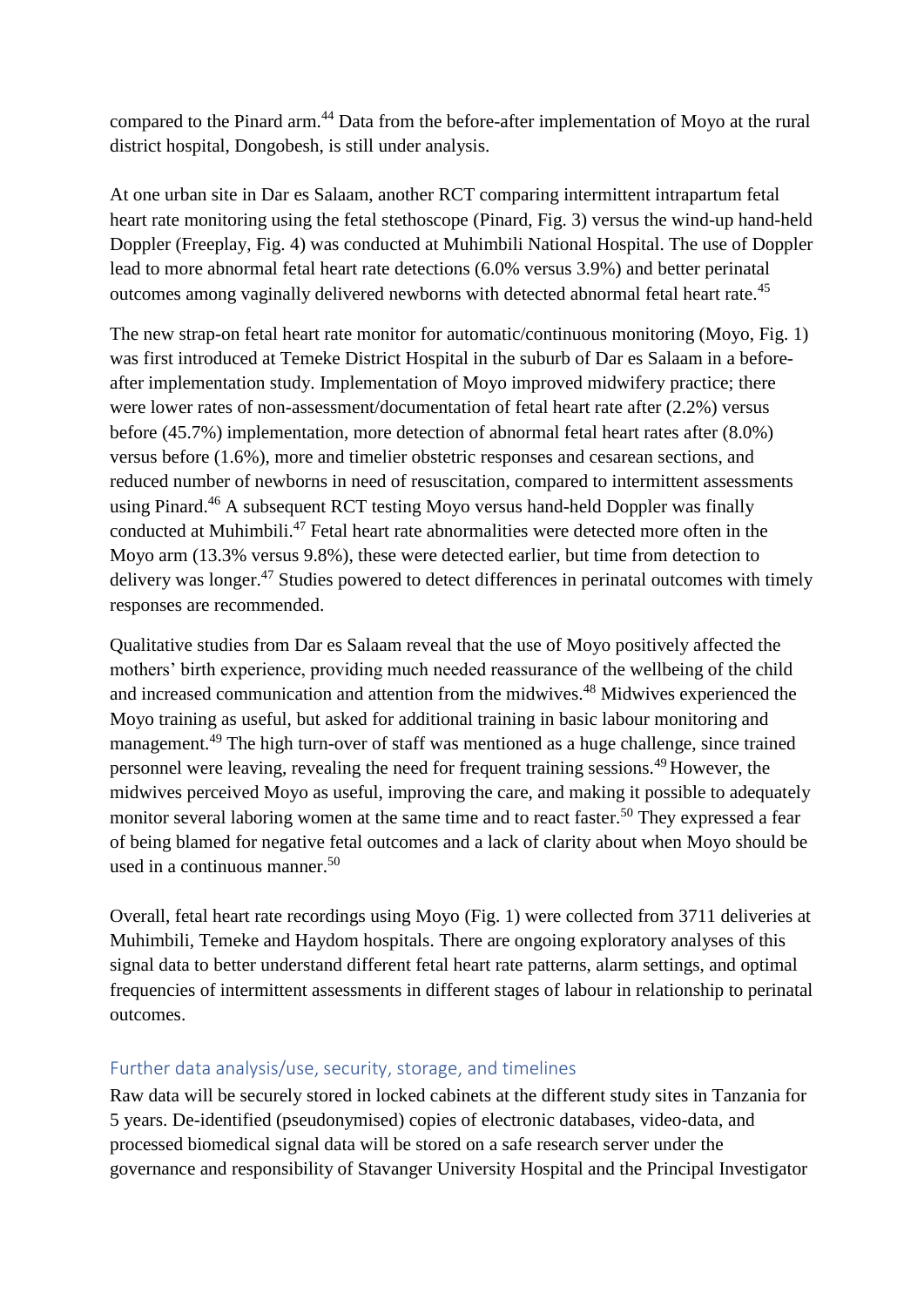Hege Ersdal. There are still several complex hypotheses, research questions, and digital/technological innovations that are possible to explore/develop using a combination of the different data-sets. Therefore, we would like to store the data for 10 years – through 2028. A data risk assessment according to the new GDPR legislation has already been undertaken.

#### References

- *1)* Msemo G, Massawe A, Mmbando D, Mwizamuholya D, Ersdal HL, Perlman J. Newborn Mortality and Fresh Stillbirth Rates in Tanzania After Helping Babies Breathe Training. Pediatrics 2013; 131: 353-60
- 2) Ersdal HL, Mduma E, Svensen E, Perlman JM. Birth Asphyxia: A Major Cause of Early Neonatal Mortality in a Tanzanian Rural Hospital. Pediatrics 2012;129:1238-43.
- 3) Ersdal HL, Mduma E, Svensen E, Sundby J, Perlman JM. Intermittent Detection of Fetal Heart Rate Abnormalities Identify Infants at Greatest Risk for Fresh Stillbirths, Birth Asphyxia, Neonatal Resuscitation, and Early Neonatal Deaths in a Resource Limited Setting. Neonatology 2012;102:235-42
- 4) Ersdal HL, Mduma E, Svensen E, Perlman JM. Early initiation of basic resuscitation interventions including face mask ventilation may reduce birth asphyxia related mortality in low-income countries. Resuscitation 2012;83:869-73.
- 5) Ersdal HL, Vossius C, Bayo E, Mduma E, Perlman JM, Lippert A, Søreide E. A one-day "Helping Babies Breathe" Course Improves Simulated Performance but not Clinical Management of Neonates. Resuscitation 2013;84:1422-1427.
- 6) Mduma E, Ersdal H, Svensen E, Kidanto H, Auestad B, Perlman J. Frequent brief on-site simulation training and reduction in 24-hour neonatal mortality – an educational intervention study. Resuscitation 2015: 93:1-7
- 7) Vossius C, Lotto E, Lyanga S, Mduma E, Msemo G, Perlman J, Ersdal HL. Cost-effectiveness of the "Helping Babies Breathe" program in a rural hospital in Tanzania. PLOS One 2014; DOI: 10.1371/journal.pone.0102080.
- 8) Mduma E, Ersdal H, Kvaløy JT, Svensen E, Mdoe P, Perlman JM, Kidanto H, Søreide E. Using statistical process control methods to trace small changes in perinatal mortality after implementation of training program in a low-resource setting. Int J Qual Health Care 2018;30(4):271-275. doi: 10.1093/intqhc/mzy003
- 9) Mduma ER, Kvaløy JT, Søreide E, Svensen E, Mdoe P, Perlman J, Johnson C, Kidanto H, Ersdal HL. Frequent Refresher Newborn Resuscitation Training Improves Perinatal Outcome Over time in a rural Tanzanian hospital. Submitted BMJ Open, 2019
- 10) Wyllie J, Perlman J, Kattwinkel J et al. Part 7: Neonatal Resuscitation: 2015 International Consensus on Cardiopulmonary Resuscitation and Emergency Cardiovascular Care Science With Treatment Recommendations. Resuscitation 2015;95:e169-201.
- 11) Perlman J, Wyllie J, Kattwinkel J et al. Part 7: Neonatal Resuscitation: 2015 International Consensus on Cardiopulmonary Resuscitation and Emergency Cardiovascular Care Science With Treatment Recommendations. Circulation 2015;132:S204–S241. DOI: 10.1161/CIR.0000000000000276.
- 12) Perlman J, Wyllie J, Kattwinkel J et al. Part 7: Neonatal Resuscitation: 2015 International Consensus on Cardiopulmonary Resuscitation and Emergency Cardiovascular Care Science With Treatment Recommendations (Reprint). Pediatrics 2015, Volume 136/ISSUE Supplement 2. DOI:10.1542/peds.2015-3373D
- 13) Perlman J, Msemo G, Ersdal H, Ringia P. Designing and implementing the Helping Babies Breathe program in Tanzania. J Pediatr Intensive Care, Global Health Issue 2017;06(01):028-038. DOI: 10.1055/s-0036-1584674.
- 14) Ersdal HL, Singhal N. Resuscitation in Resource-limited Settings. Invited Review article. Semin Fetal Neonatal Med. 2013 Dec;18(6):373-8. doi: 10.1016/j.siny.2013.07.001
- 15) Ersdal H, Singhal N, Msemo G, Ashish KC, Santorino D, Moyo N, Evans C, Smith J, Perlman J, Niermeyer S. Successful implementation of Helping Babies Breathe and Helping Mothers Survive Programs – An Utstein Formula for Newborn and Maternal Survival. PLoS ONE 2017;12(6):e0178073. https://doi.org/10.1371/journal.pone.0178073
- 16) Kamath-Rayne BD, Berkelhamer SK, Ashish H, Ersdal H, Niermeyer S. Neonatal resuscitation in global health settings An examination of the past to prepare for the future. Pediatric Research 2017; doi:10.1038/pr.2017.48.
- 17) Niermeyer S, Robertson NJ, Ersdal H. Beyond basic resuscitation: What are the next steps to improve the outcomes of resuscitation at birth when resources are limited? Semin Fetal Neonatal Med 2018; 23(5):361-368. doi: 10.1016/j.siny.2018.06.002.
- 18) Linde J, Perlman J, Øymar K, Francis F, Eilevstjønn J, Shultz J, Ersdal H. The normal heart rate in newborns in the first three minutes of life; assessed by a novel ECG monitor. Neonatology, 2016;110:231-237.
- 19) Ersdal HL, Linde J, Mduma ER, Auestad BH, Perlman J. Neonatal Outcome Following Cord Clamping After Onset of Spontaneous Respiration. Pediatrics 2014; 134:265-72
- 20) Ersdal H, Eilevstjønn J, Linde J, Yeconia A, Mduma E, Kidanto H, Perlman J. Fresh Stillbirths and Severely Asphyxiated Neonates Represent a Common Hypoxic-ischemic Pathway[. Int J Gynaecol Obstet](https://www.ncbi.nlm.nih.gov/pubmed/29250782) 2018;141:171-180. doi: 10.1002/ijgo.12430.
- 21) Linde J, Schulz J, Perlman JM, Øymar K, Blacy L, Kidanto H, Ersdal HL. The relation between given volume and heart rate during newborn resuscitation. Resuscitation 2017;117:80-86. DOI: 10.1016/j.resuscitation.2017.06.007
- 22) Linde J, Perlman J, Øymar K, Schultz J, Eilevstjønn J, Thallinger M, Kusulla S, Kidanto H, Ersdal H. Predictors of 24-hour outcome in newborns needing positive pressure ventilation at birth in a low-resource setting. Resuscitation 2018;129:1-5.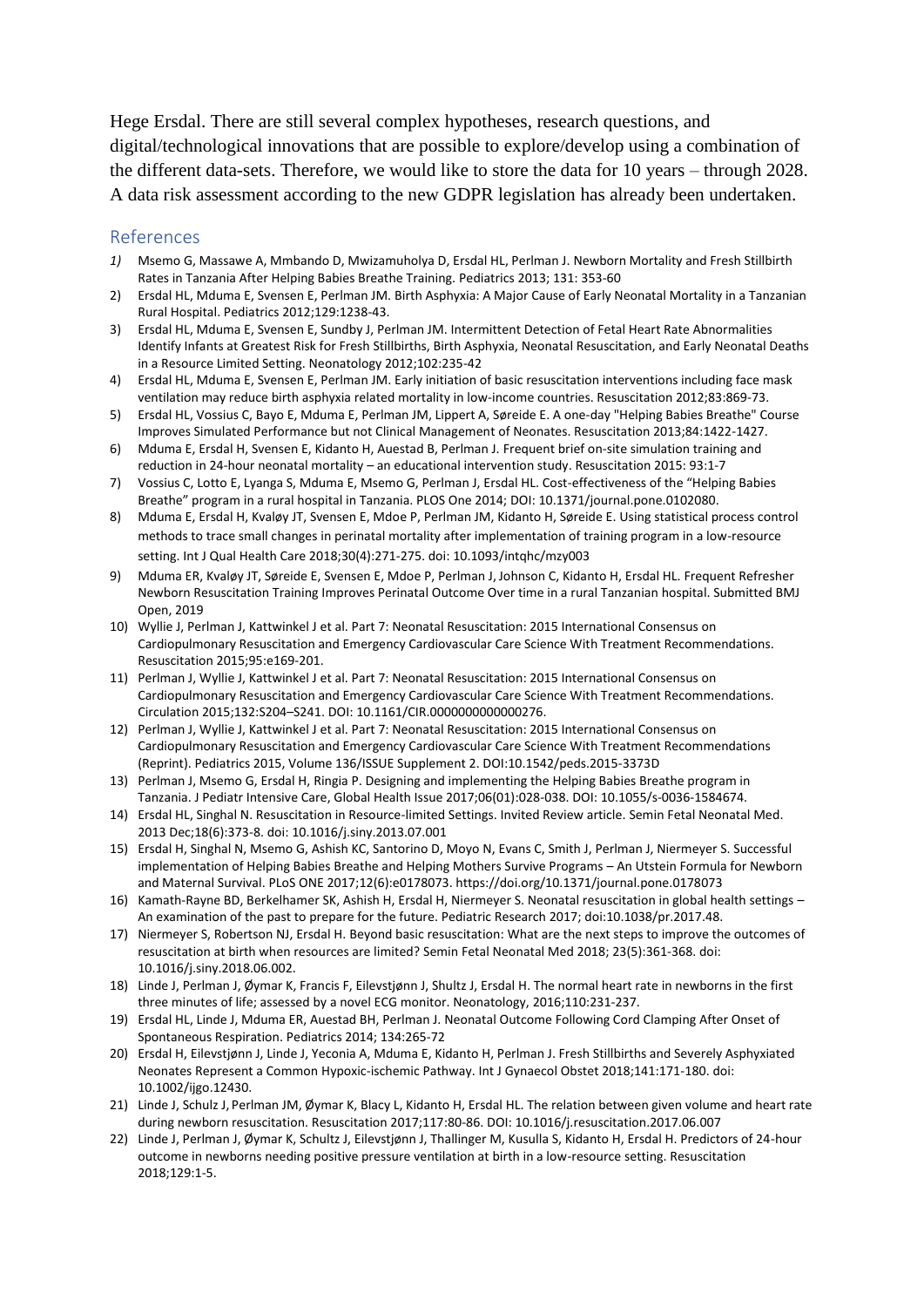- 23) Moshiro R, Perlman J, Kidanto H, Kvaloy JT, Mdoe P, Ersdal HL. Newborn Resuscitation in a Rural Tanzanian Hospital: Quality of Positive Pressure Ventilation of Admitted Newborns and Outcome within 7 days. Plos One 2018;13(8): e0202641.
- 24) Moshiro R, Ersdal H, Kidanto H, Mdoe P, Mbekenga C. Factors affecting effective ventilation during newborn resuscitation: A qualitative study among midwives in rural Tanzania. Global Health Actions 2018; 11(1):1423862. DOI: 10.1080/16549716.2018.1423862.
- 25) Ersdal H, Linde J, Auestad B, Mduma E, Lyanga S, Svensen E, Perlman J. Cord Clamping in Relation to Breathing or Ventilation among Depressed Infants and 24-hour Outcome – an observational study. BJOG 2016;123:1370-1377.
- 26) Moshiro R, Perlman J, Kidanto H, Kvaløy JT, Mdoe P, Ersdal HL. Causes of Deaths Among Admitted Newborns Within First 7 Days in a Rural Hospital, Tanzania. Neonatology, Jan 2019, under review
- 27) Massawe A, Kidanto H, Moshiro R, Majaliwa E, Chacha F, Shayo A, Mdoe P, Ringia P, Azayo M, Msemo G, Mduma E, Ersdal H, Perlman J. A Care Bundle including Antenatal Corticosteroids Reduces Premature Infant Mortality in Tanzania a Low Resource Country. PLoS ONE 2018: 13(3): e0193146. https://doi.org/10.1371/journal.pone.0193146
- 28) Thallinger M, Ersdal H, Eilevstjønn J, Ombay C, Størdal K. Manikin ventilation comparing new upright neonatal resuscitator to standard equipment. Arch Dis Child Fetal Neonatal 2015;0:F1-F5. DOI:10.1136/archdischild-2015- 308754
- 29) Thallinger M, Ersdal H, Morley C, Purington C, Gomo Ø, Mduma E, Eilevstjønn J, Størdal K. Neonatal bag and mask ventilation on a manikin model with two novel PEEP valves. Arch Dis Child Fetal Neonatal Ed 2016;0:F1-F6
- 30) Thallinger M, Ersdal H, Francis F, Yeconia A, Mduma E, Kidanto H, Linde JE, Eilevstjønn J, Gunnes N, Størdal K. Born not breathing: A randomised trial comparing two self-inflating bag-masks during newborn resuscitation in Tanzania. Resuscitation 2017;116:66-72.
- 31) Linde J, Eilevstjønn J, Øymar K, Ersdal H. Feasibility of a prototype Newborn Resuscitation Monitor measuring heart rate and ventilator parameters. BMC Research Notes 2017;10:235. DOI 10.1186/s13104-017-2530-z.
- 32) Vu H, Eftestøl T, Engan K, Eilevstjønn J, Linde J, Ersdal H. Exploratory Analysis of Ventilation Signals from Resuscitation Data of Newborns. Congress paper, IEEE/CAS-EMB Biomedical Circuits and Systems Conference 2014.
- 33) Vu H, Eftestøl T, Engan K, Eilevstjønn J, Linde J, Ersdal H. Exploratory Analysis of Heart Rate Changes in Newborns to Investigate the Effectiveness of Bag-Mask Ventilation. Congress paper, The Computing in Cardiology 2014.
- 34) Vu H, Eftestøl T, Engan K, Eilevstjønn J, Yarrot LB, Linde J, Ersdal H. Automatic Detection and Parameterization of Manual bag-mask ventilationofNewborns. IEEE Journal of Biomedical and Health Informatics 2016; 10.1109/JBHI.2016.2518238.
- 35) Vu H, Eftestøl T, Engan K, Eilevstjønn J, Yarrot LB, Linde J, Ersdal H. Exploring the relationship between characteristics of ventilation performance and response of newborns during resuscitation. Communications in Computer and Information Science 574, 8th International Joint Conference, BIOSTEC 2015, Springer 2016;p275-290.
- 36) Schulz J, Kvaløy JT, Engan K, Eftestøl T, Jatosh S, Kidanto H, Ersdal H. State transition modelling of complex monitored health data. Statistics in Medicine, Nov 2018, under review.
- 37) Vu H, Eftestøl T, Engan K, Eilevstjønn J, Yarrot L, Linde J and Ersdal H. Detection of Activities during Newborn Resuscitation Based on Short-Time Energy of Acceleration Signal. Image and Signal Processing, Volume 9680, Lecture Notes in Computer Science 2016, pp262-270.
- 38) Vu H, Eftestøl T, Engan K, Jatosh S, Kusulla S, Ersdal H. Automatic classification of resuscitation activities on birth asphyxiated newborns using acceleration and ECG signals. Biomedical Signal Processing and Control 2017;36:20-26.
- 39) Urdal J, Engan K, Eftestøl T, Yarrot L, Eilevstjønn J, Kidanto H, Ersdal H. Signal Processing and Classification for Identification of Clinically Important Parameters During Neonatal Resuscitation. Congress paper IEEE ICSIPA 2017. 978- 1-5090-5559-3/17/\$31.00 ©2017 IEEE
- 40) Meinich-Bache Ø, Engan K, Austvoll I, Eftestøl T, Myklebust H, Blacy L, Kidanto H, Ersdal H. Object Detection During Newborn Resuscitation Activities. IEEE Transactions on Biomedical Engineering 2019, under review
- 41) Kidanto H, Msemo G, Mmbando D, Rusibamayila N, Ersdal H, Perlman J. Predisposing Factors Associated with Stillbirths in Tanzania- Opportunities for Prevention. Int J Gynaecol Obstet 2015; 130: 70-73
- 42) Mdoe PF, Ersdal H, Mduma E, Perlman J, Moshiro R, Wangwe P, Kidanto H. Intermittent Fetal Heart Rate Monitoring using Fetoscope or Hand held Doppler in Rural Tanzania: a Randomized Controlled Trial. BMC Pregnancy and Childbirth 2018;18:134.
- 43) Mdoe P, Ersdal H, Mduma E, Moshiro R, Kidanto H, Mbekenga C. Midwives' perceptions on using a fetoscope and Doppler for fetal heart rate assessments during labor: A qualitative study in rural Tanzania. BMC Pregnancy and Childbirth 2018;18:103. https://doi.org/10.1186/s12884-018-1736-y
- 44) Mdoe P, Ersdal H, Mduma E, Moshiro R, Dalen I, Perlman J, Hussein K. Fetal heart rate monitoring in a low-resource setting; continuous Doppler versus intermittent fetoscope – A randomized controlled study. [Int J Gynaecol Obstet](https://www.ncbi.nlm.nih.gov/pubmed/29250782) 2018;143(3):344-350. DOI:10.1002/ijgo.12648.
- 45) Kamala B, Kidanto H, Wangwe P, Dalen I, Mduma E, Perlman J, Ersdal H. Intrapartum fetal heart rate monitoring using a hand-held Doppler versus Pinard stethoscope: A randomized controlled study in Dar es Salaam. International Journal of Women's Health 2018;10:341-48.
- 46) Kamala B, Hussein K, Dalen I, Abeid MS, Ngarina MM, Perlman J, Ersdal H. Implementation of a Novel Continuous Fetal Doppler (Moyo) Improves Quality of Intrapartum Fetal Heart Rate Monitoring in a Resource-Limited Tertiary Hospital in Tanzania: An Observational Study. Plos One 2018;13(10):e0205698.